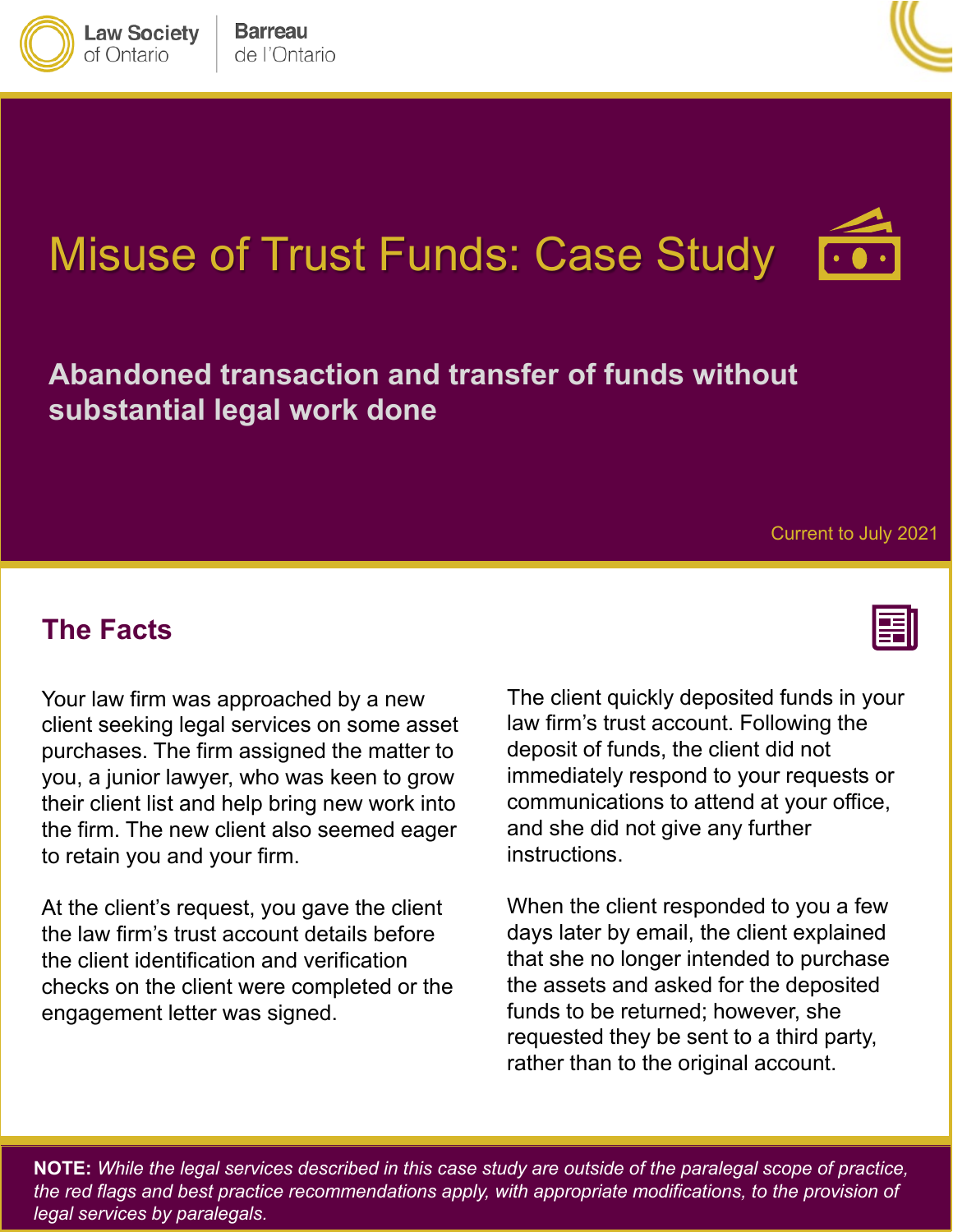# **Red Flags**





## **What Should You Have Done?**

Completed your due diligence and risk assessment of the client before client funds are deposited into your trust account.

This includes:

- Carrying out the required client identification and verification steps as set out in [By-Law 7.1](https://lawsocietyontario.azureedge.net/media/lso/media/legacy/pdf/b/by/by-law-7.1-operational-obligations-01-25-18.pdf)
- Establishing the details of the transaction, including its purpose
- Obtaining information about the source of funds, if required
- Satisfying yourself that there is no reasonable risk that acting for the client or on the transaction will involve assisting in or encouraging any fraud or other illegal conduct, including money laundering